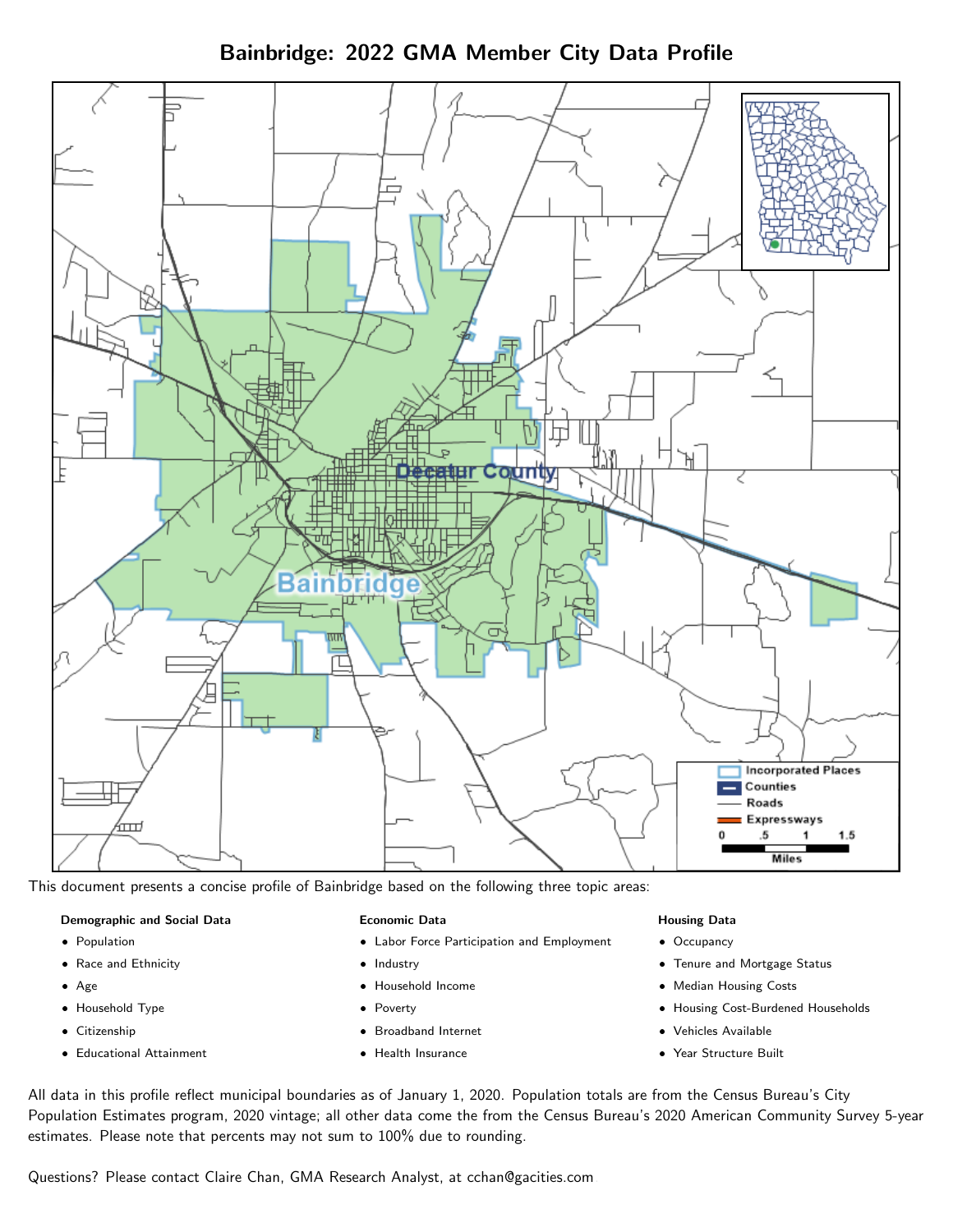# Bainbridge: Demographic and Social





## **Citizenship**



Source: American Community Survey, 2020 5-year estimates, table B05002 Source: American Community Survey, 2020 5-year estimates, table B15002





Source: U.S. Census Bureau, City Population Estimates, 2020 vintage Source: American Community Survey, 2020 5-year estimates, table B03002

## Household Type



Source: American Community Survey, 2020 5-year estimates, table B01001 Source: American Community Survey, 2020 5-year estimates, table B11001

#### Educational Attainment



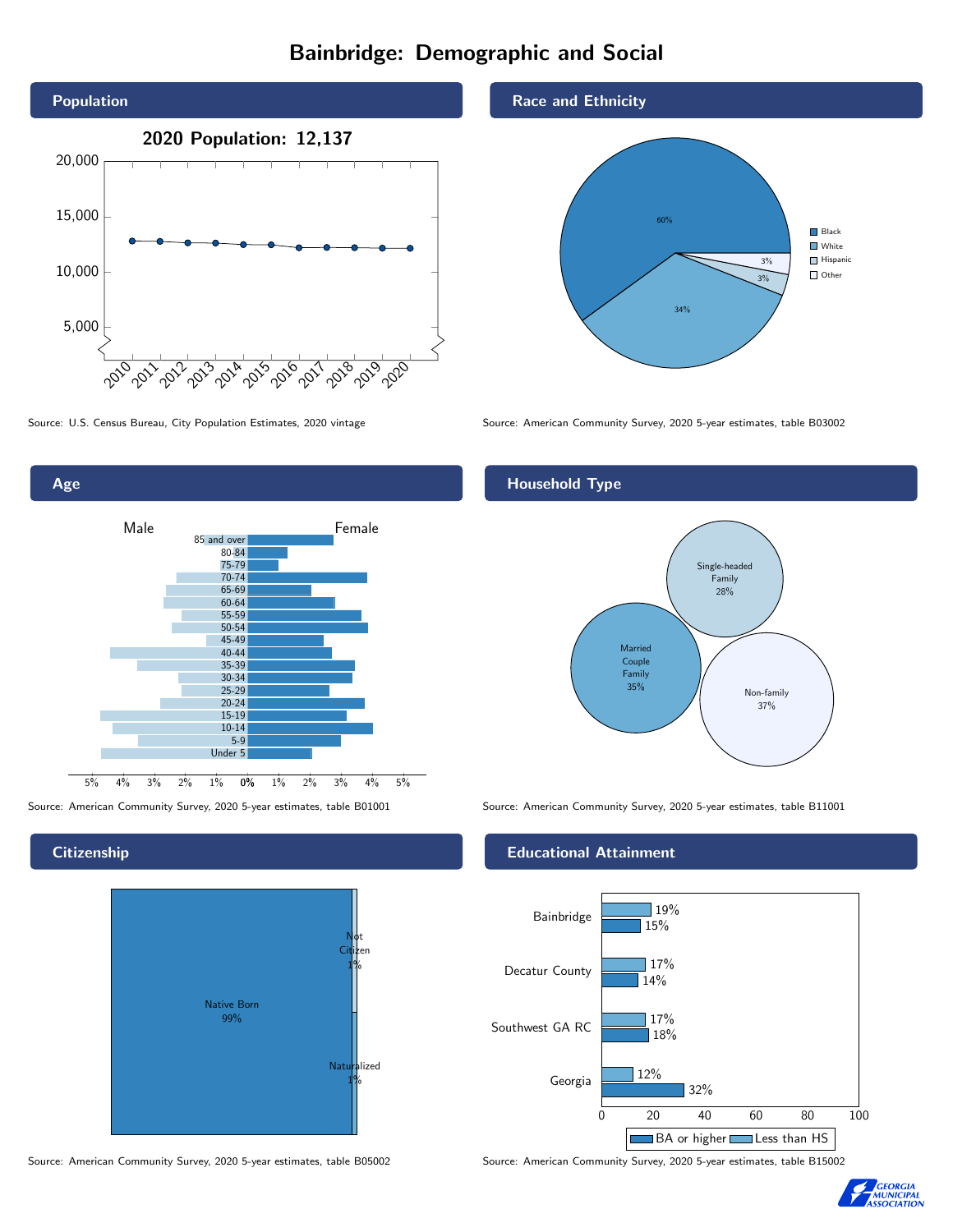# Bainbridge: Economic



Source: American Community Survey, 2020 5-year estimates, table B23001 Note: Unemployment rate is based upon the civilian labor force.

#### Industry

Poverty

| Agriculture, forestry, fishing and hunting, and mining      | 3%    |
|-------------------------------------------------------------|-------|
| Construction                                                | 5%    |
| Manufacturing                                               | 9%    |
| <b>Wholesale Trade</b>                                      | 4%    |
| Retail Trade                                                | 15%   |
| Transportation and warehousing, and utilities               | $4\%$ |
| Information                                                 | $1\%$ |
| Finance and insurance, real estate, rental, leasing         | 2%    |
| Professional, scientific, mgt, administrative, waste mgt    | 6%    |
| Educational services, and health care and social assistance | 32%   |
| Arts, entertainment, recreation, accommodation, food        | 9%    |
| service                                                     |       |
| Other services, except public administration                | 5%    |
| Public administration                                       | 5%    |
|                                                             |       |

Source: American Community Survey, 2020 5-year estimates, table C24030



Source: American Community Survey, 2020 5-year estimates, tables B19013 and B19025 Source: American Community Survey, 2020 5-year estimates, table B17010

Broadband Internet No 36% Yes 64%

Decatur County

Bainbridge



35%

36%

24%

26%

#### Health Insurance



Source: American Community Survey, 2020 5-year estimates, table B28002 Source: American Community Survey, 2020 5-year estimates, table B18135